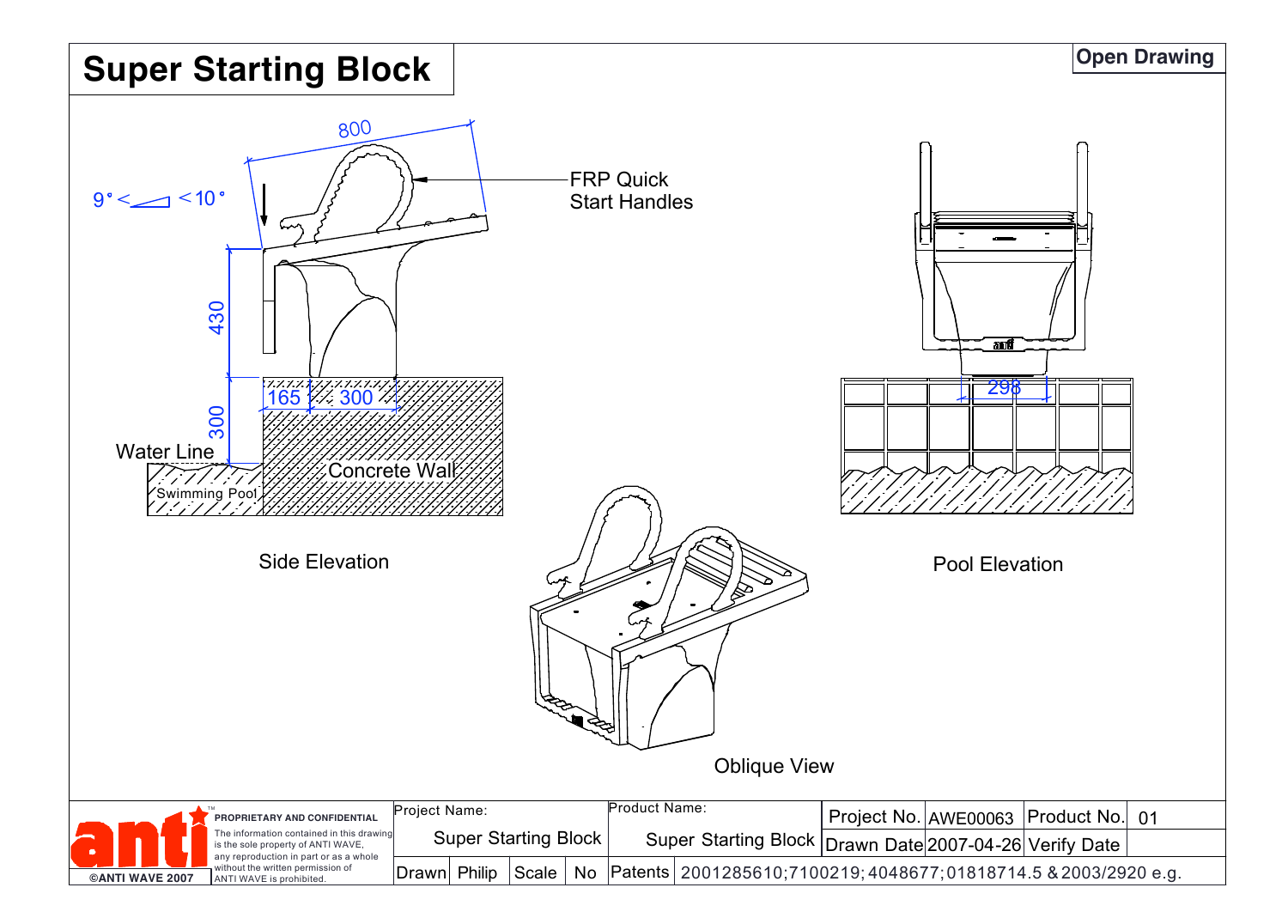

## Note:

1. Pls put the Timming system on the FRP Timming platform, use Bolts and Nuts to fix the Timming system on the Platform, then put the Timming cover on the Platform to cover the Timming system, use bolt to fix the FRP Timming Cover to the Timming system.

2. The FRP Square back cover use to be supply the convenient area to fix the electrical wire and fix the bottom of the Super starting block to the concrete.

|                        |  |  | PROPRIETARY AND CONFIDENTIAL                                                                                                                                                               | Project Name:               |        |       |                                                            | Product Name: |                                                                    |  | Project No. AWE00063   Product No.   02 |  |
|------------------------|--|--|--------------------------------------------------------------------------------------------------------------------------------------------------------------------------------------------|-----------------------------|--------|-------|------------------------------------------------------------|---------------|--------------------------------------------------------------------|--|-----------------------------------------|--|
|                        |  |  | The information contained in this drawing<br>is the sole property of ANTI WAVE,<br>any reproduction in part or as a whole<br>without the written permission of<br>ANTI WAVE is prohibited. | <b>Super Starting Block</b> |        |       | Super Starting Block   Drawn Date 2007-04-26 Verify Date I |               |                                                                    |  |                                         |  |
| <b>©ANTI WAVE 2007</b> |  |  |                                                                                                                                                                                            | Drawnl                      | Philip | Scale | No                                                         |               | Patents   2001285610;7100219; 4048677; 01818714.5 & 2003/2920 e.g. |  |                                         |  |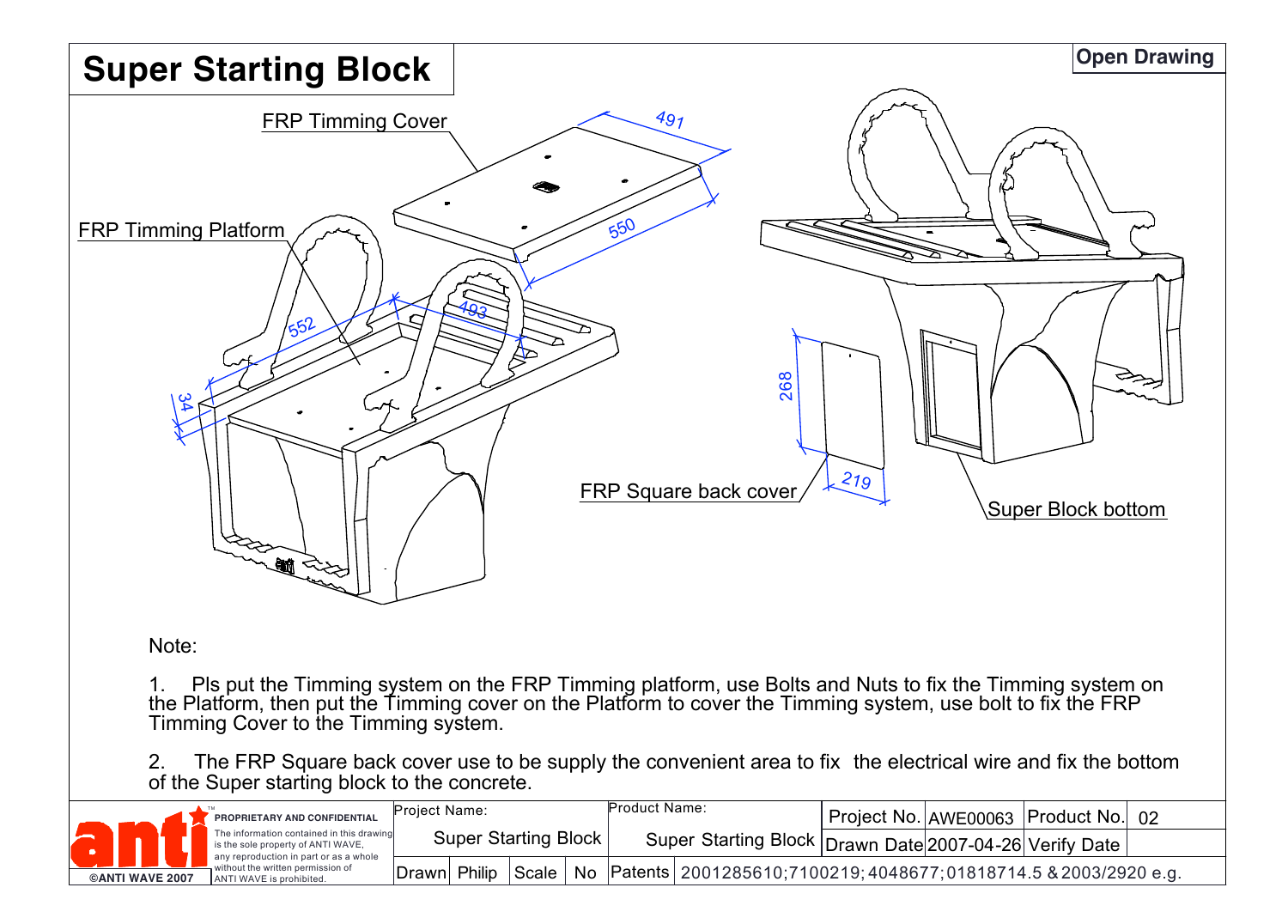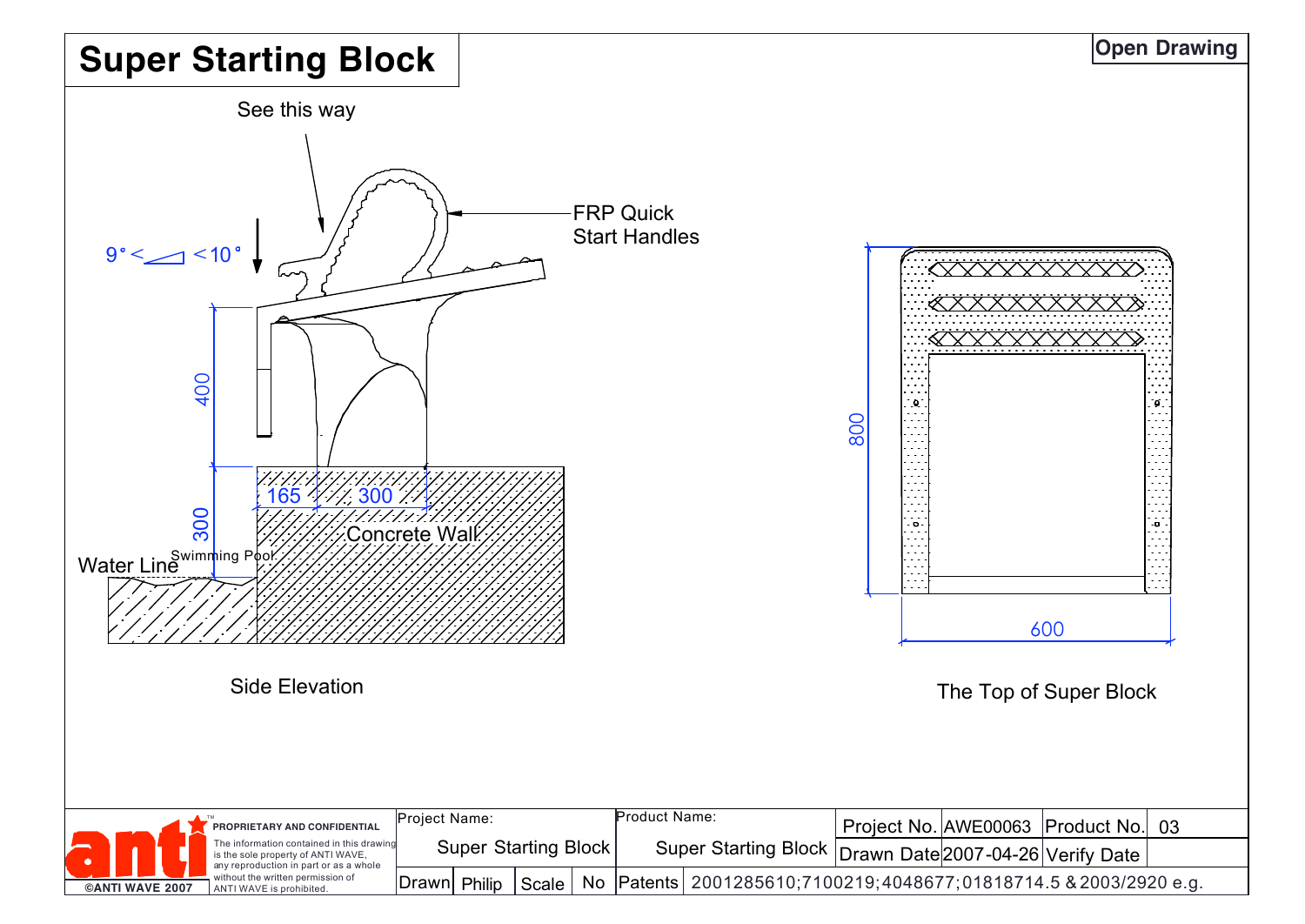